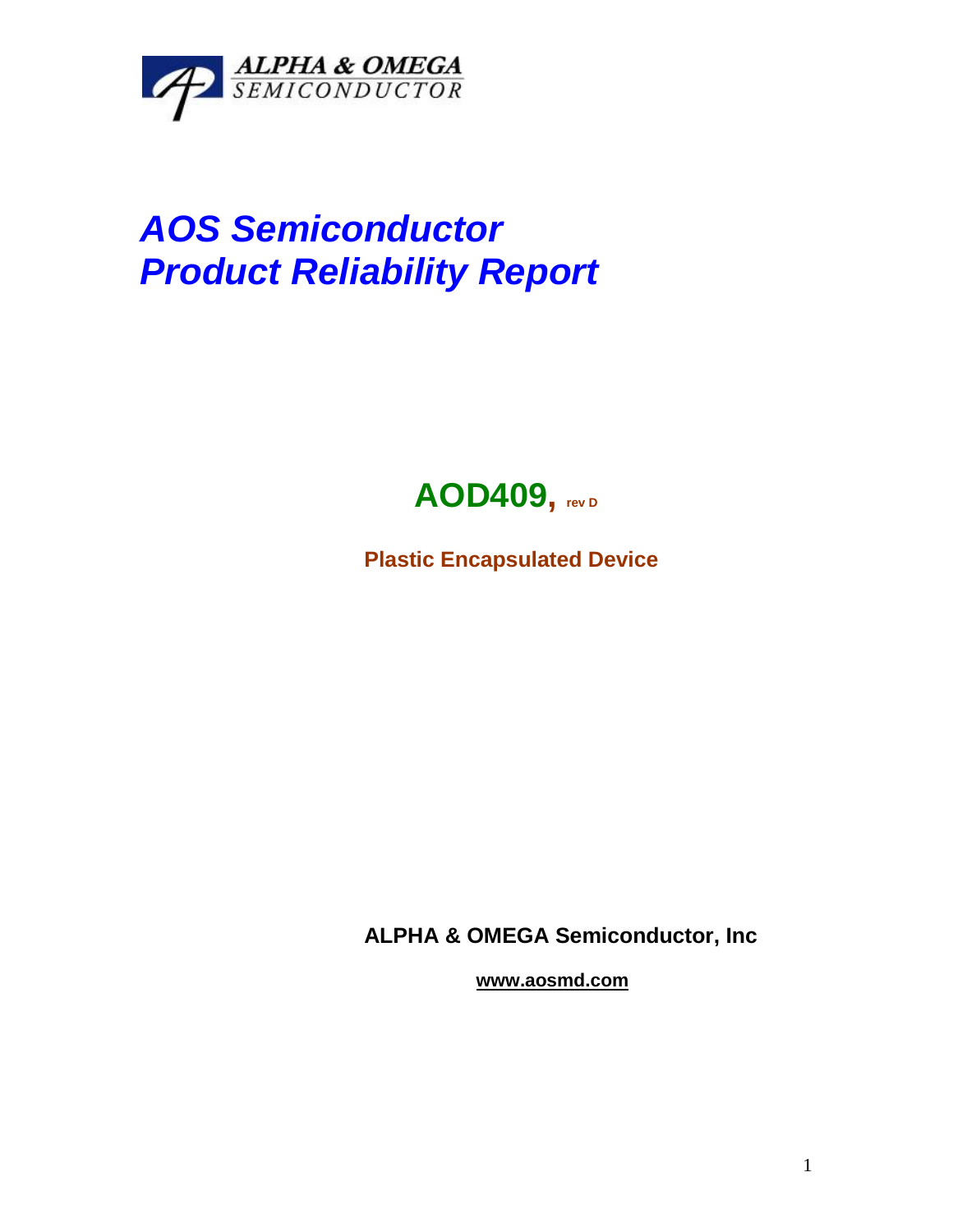

This AOS product reliability report summarizes the qualification result for AOD409. Accelerated environmental tests are performed on a specific sample size, and then followed by electrical test at end point. Review of final electrical test result confirms that AOD409 passes AOS quality and reliability requirements. The released product will be categorized by the process family and be routine monitored for continuously improving the product quality.

## **Table of Contents:**

- I. Product Description
- II. Package and Die information
- III. Reliability Stress Test Summary and Results
- IV. Reliability Evaluation

#### **I. Product Description:**

The AOD409 uses advanced trench technology to provide excellent  $R_{DS(ON)}$ , low gate charge and low gate resistance. With the excellent thermal resistance of the DPAK package, this device is well suited for high current load applications.

silica filler

Details refer to the datasheet.

### **II. Die / Package Information:**

|                       | AOD409                  |
|-----------------------|-------------------------|
| <b>Process</b>        | Standard sub-micron     |
|                       | P-Channel MOSFET        |
| Package Type          | TO <sub>252</sub>       |
| <b>Lead Frame</b>     | Bare Cu                 |
| Die Attach            | Soft solder             |
| Bond                  | Al wire                 |
| <b>Mold Material</b>  | Epoxy resin with silica |
| <b>Moisture Level</b> | Up to Level 1           |
|                       |                         |